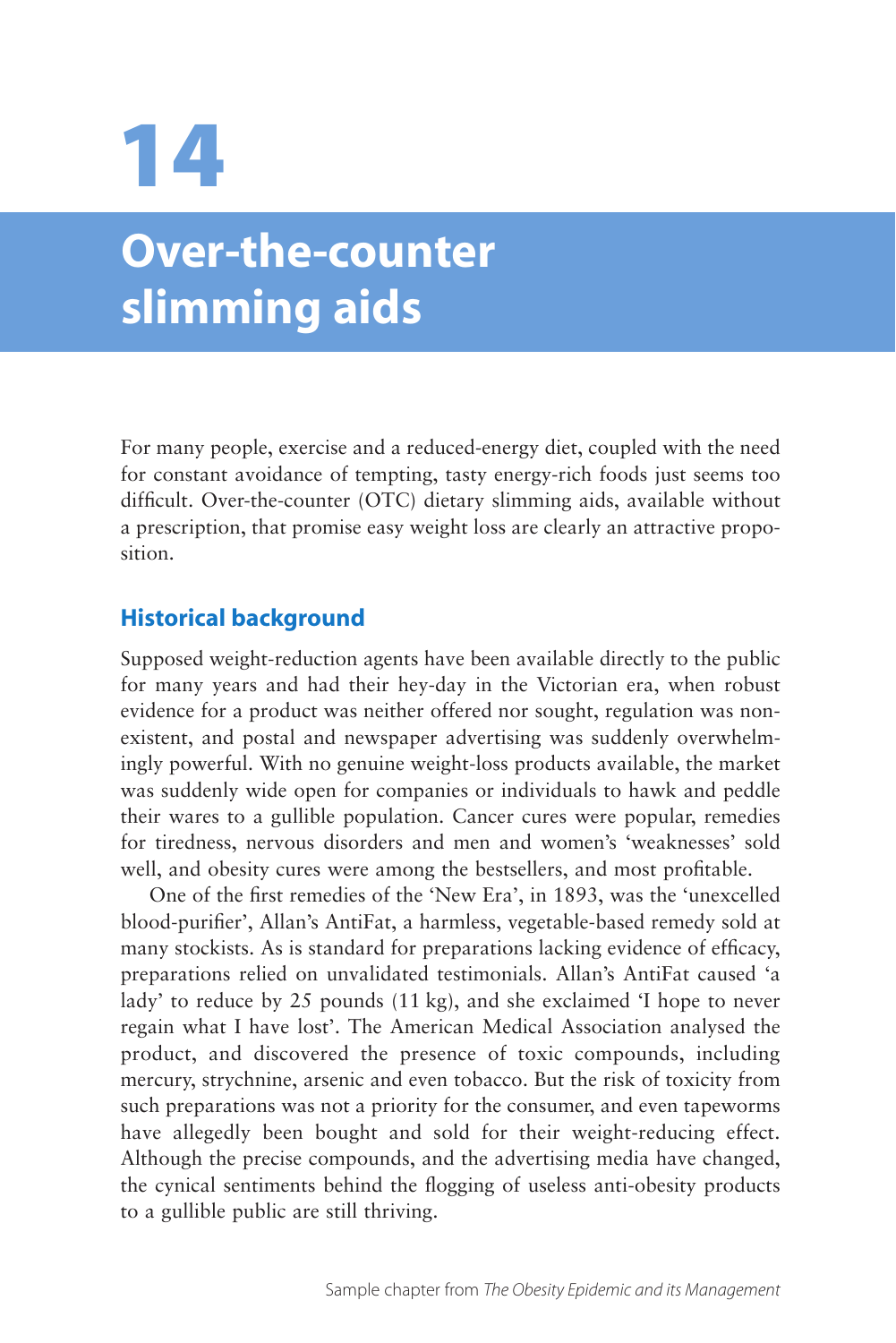# **Lack of evidence**

With compliance to conventional weight management programmes notoriously poor, there is a case for safe, effective and acceptable therapeutic options and with a greater emphasis currently on self-care, this becomes a higher priority in societies where obesity is a major public health problem. Certainly OTC slimming-aid products are already widely available and have been for many years. Pharmacy shelves stock sensible, scientifically validated weight-loss remedies, such as meal replacement therapies, and low-energy diets, which are effective, and deemed appropriate by NICE and other bodies, but also contain other, more questionable compounds, which are aggressively marketed to the public but whose actual efficacy in contrast to the claims on the pack, remains an issue. Many of these products are not pharmaceutical agents, therefore pharmacists, doctors, other healthcare professionals and even obesity specialists know little about them, yet their usage is widespread. In a recent survey of 460 pharmacy customers, 20% claimed to have tried an OTC weight-loss product. Some 60% thought that an assessment of weight and height should be taken before supply of these products is made.1

Manufacturers of OTC slimming aids claim that their products induce significant weight loss without unwanted side-effects, yet many of their ingredients have never undergone rigorous scientific testing and claims about effectiveness are often at best misleading. Unless a product is a licensed medicine as in the case of Alli (OTC orlistat 60-mg capsules) then it is unlikely that the consumer will achieve any weight loss enhanced by the product, and will be subjected to potential adverse events.

Recently in the UK, the Advertising Standards Agency (ASA) instructed the manufactures of 'Pink Patch' to take down their website targeted specifically at young women. The claims they made for the Pink Patch on the website were, according to a ruling by the ASA, unsubstantiated and the amount of product that needed to be purchased were viewed to be excessive.

The Pink Patch is a good example of the type of product designed solely to be sold as an OTC aid to weight loss but for which there is no evidence, either for the effectiveness of the actual ingredients, or that the technology – a pharmaceutical patch – works in delivering the ingredients into the body. Instructions for use are that one patch is applied to the skin daily. The makers claim the formulation contains *Fucus vesiculosus* (bladder wrack), 5-hydroxytryptophan, guarana, zinc pyruvate, yerba mate, flaxseed oil, lecithin and L-carnitine.

The company behind the agent claim that the manufacturing process for the Pink Patch complies with FDA Good Manufacturing Practice (GMP) yet with no FDA approval for the product, either as a food or as a medicine,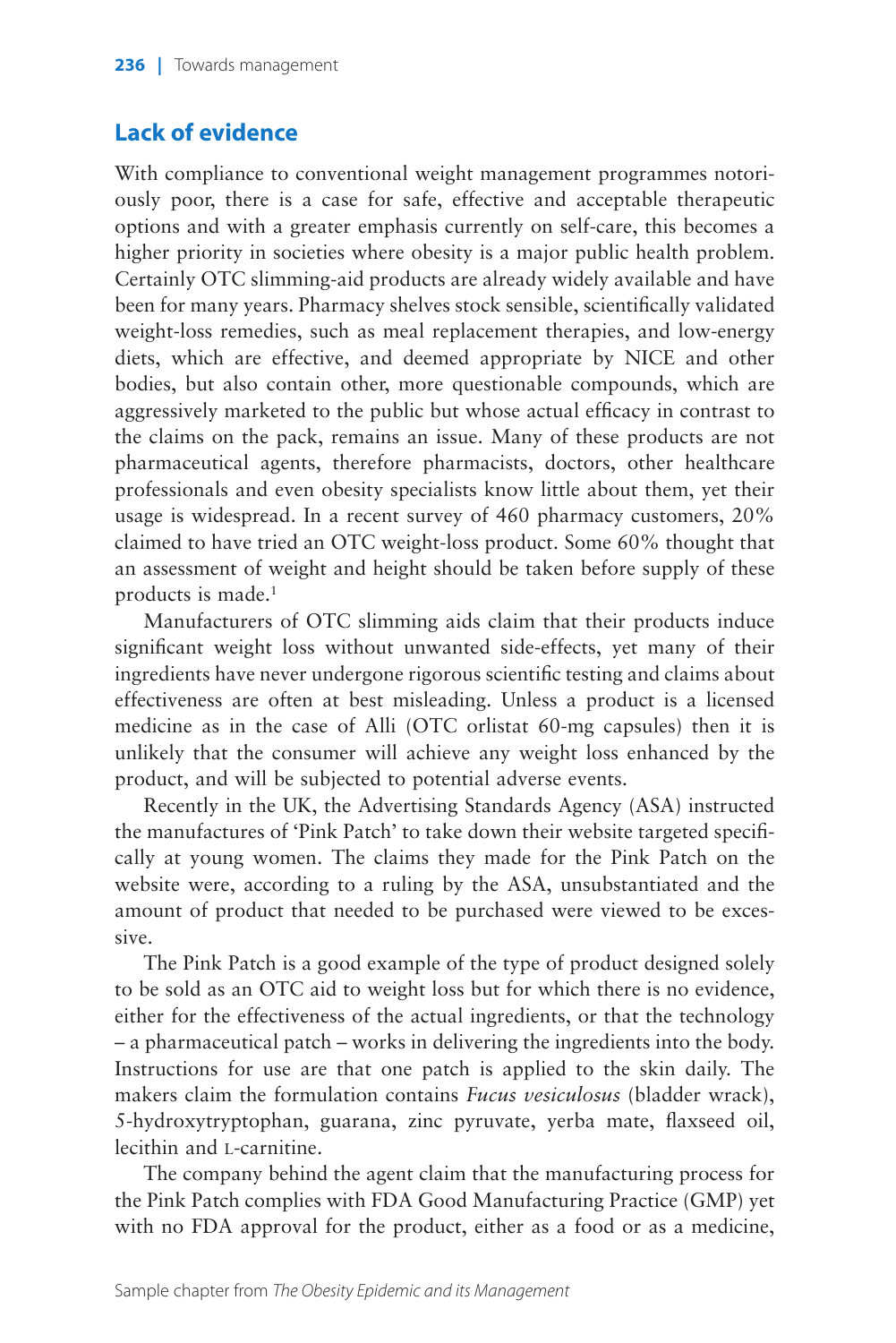the validity of this claim cannot be easily investigated. Verification of compliance with GMP will only be provided on product licensing and batch approval. There is no means of knowing what amount (concentration) of each 'active' ingredient is contained in each patch. This product is not licensed and therefore not subject to inspection by government agencies.

Furthermore, there is no way of discovering, in the absence of proper licensing information, if the 'active' ingredients in each patch are able or capable of crossing the skin barrier and therefore entering the blood system. Only by transferring across the skin could the product be effective. Few natural products readily cross the skin, which acts as a natural barrier to keep products out of the body. Patch formulations require chemical modification of drugs to ensure their efficient transcutaneous passage is achieved. Pharmaceutical assessment does not appear to have been undertaken for this product, and would need to be done for each of the 'active' ingredients and is a costly and time-consuming process.

The various ingredients claimed to exist in the Pink Patch have had an association with the OTC slimming industry for many years, despite misgivings about their efficacy (see below). it seems that current policy is to clump as many of these ingredients together to convince consumers that where one ingredient is good, more is better. The Pink Patch had a precursor that was based on bladder wrack (*F. vesiculosus*), a naturally occurring seaweed and recognised source of iodine. Fucus was taken by fat Victorians to assist weight loss, at the same time as Irish farmers were using it to fatten pigs. In a patch widely marketed in the 1980s, 'Le Patch', the manufacturer claimed that this source of iodine was sufficient to improve thyroid function. Low thyroid function is associated with weight gain but iodine supplementation would only be effective where a genuine deficiency in iodine existed, a rare if not non-existent condition in developed countries. Thyroid dysfunction can be a serious medical condition and must be referred for medical assessment.

# **Marketing genius**

What manufacturers of most OTC slimming-aid products lack in basic pharmaceutical science and pharmacology, they make up for in marketing excellence. They are masters of the four Ps of marketing: product, price, place and promotion, from which they create the product's marketing mix. Marketing is so successful that some of these products achieve multi-million pound annual sales.

The product – the OTC slimming aid – is generally formulated to look like a medicine: a capsule, a tablet or a patch, giving the impression to the consumer of a medically effective product. Products are expensive, therefore desirable. Marketing theory suggests that if someone purchases a product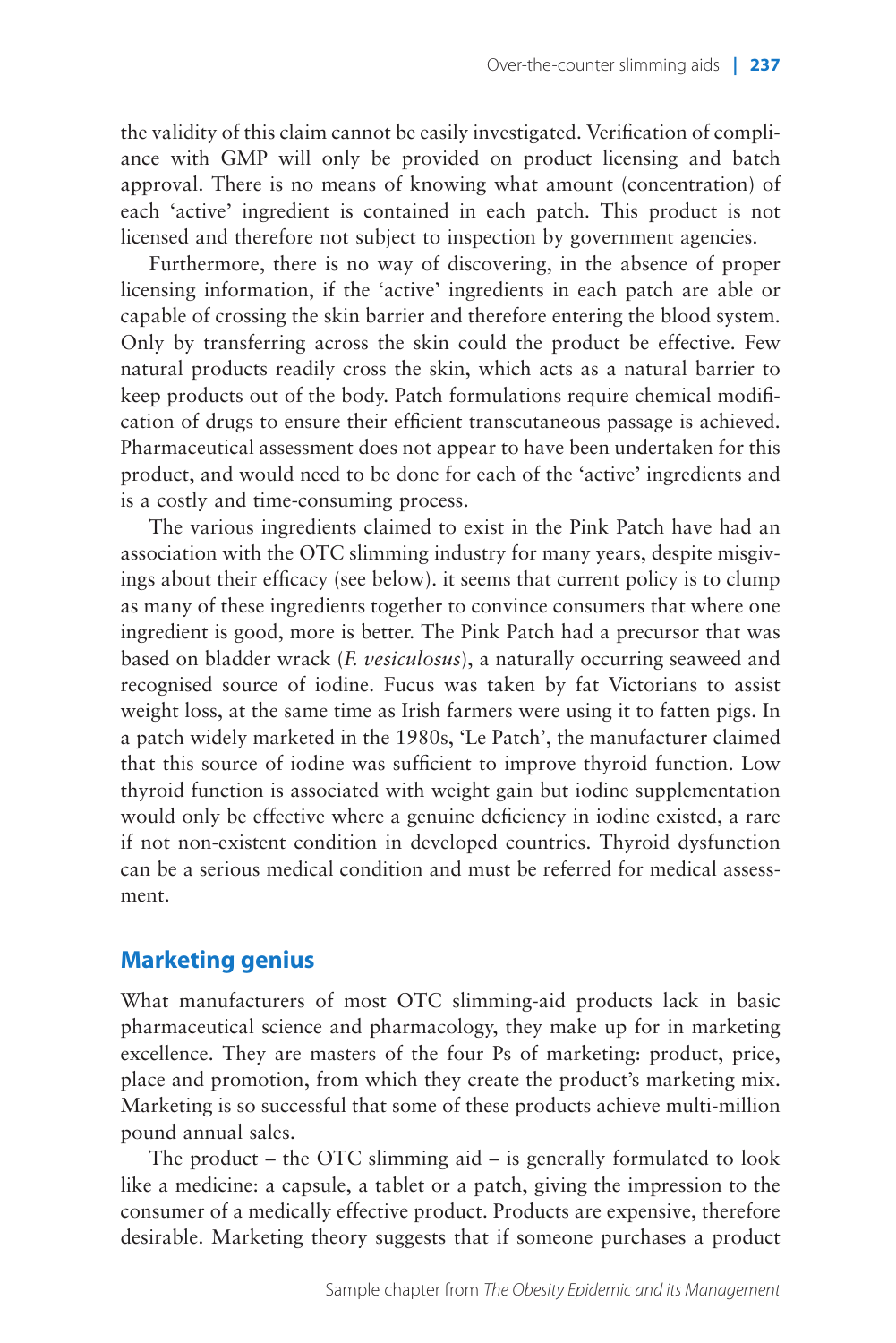that is expensive he or she is more likely, not wishing to lose face, to convince himself of the product's curative properties, even when there is none. Placement of the product is mostly in pharmacies and in herbal shops. The placement in pharmacies is an important part of the marketing mix, as the product's reputation benefits from its association with the pharmacist's. For this reason, pharmacists in particular must carefully consider the implications of stocking and selling such products. A discussion of the ethical consideration appeared in the *Pharmaceutical Journal* in 20082 in which the author suggested that: 'There is clearly a need for a look at how the OTC slimming aid market is being regulated since current regulation is failing to protect the public and perhaps is acting against public health. That said there is also a need for community pharmacies to be more circumspect with a product that make significant claims about losing weight'.

Will community pharmacy continue to supply products of questionable quality and efficacy? Probably, but if they do they run the risk of damaging their considerable reputation. We must keep standards high and only sell things we can stand by. To do anything else is as ridiculous as a religious bookshop selling soft porn.

Promotion, the last of the four Ps, is where manufacturers are at their most inventive. In most countries, strict regulations control product claims, particularly those relating to health. Manufacturers have been highly inventive and creative in overcoming these restrictions, and as a result, in getting their message across. Whereas medical claims for foods and medicines are not allowed, some manufacturers have found ways around this restriction. Traditionally, this was done using personal testimonies used to convince others, for example: 'I could never lose weight until I tried Brand X, now I am a size 10 for the first time in my life.' Yet some manufacturers have been even more inventive and have found a way of manipulating the product regulatory system.

Formoline LU11 , a German slimming product registered as a medical device within the EU and launched in the UK in 2008, claims to reduce energy intake from dietary fats, assist long-term weight control and lower low-density lipoprotein cholesterol. If the product were a food or a medicine, it would be illegal to make such claims. However, these claims are made on the basis of the product being registered as a medical device.

The Advertising Standards Authority (ASA) upheld a series of complaints about claims made for a similar product called LIPObind. When queried by the ASA, the Medicines and Healthcare Products Regulatory Authority (MHRA) accepted the fat-binding and weight management claims for LIPObind on the grounds that its performance was assessed by a 'Notified Body'. A Notified Body is any group that are capable of assessing the claims and submitting evidence to the regulatory authority. On following up the evidence, ASA found that the claims could not be backed up by rigorous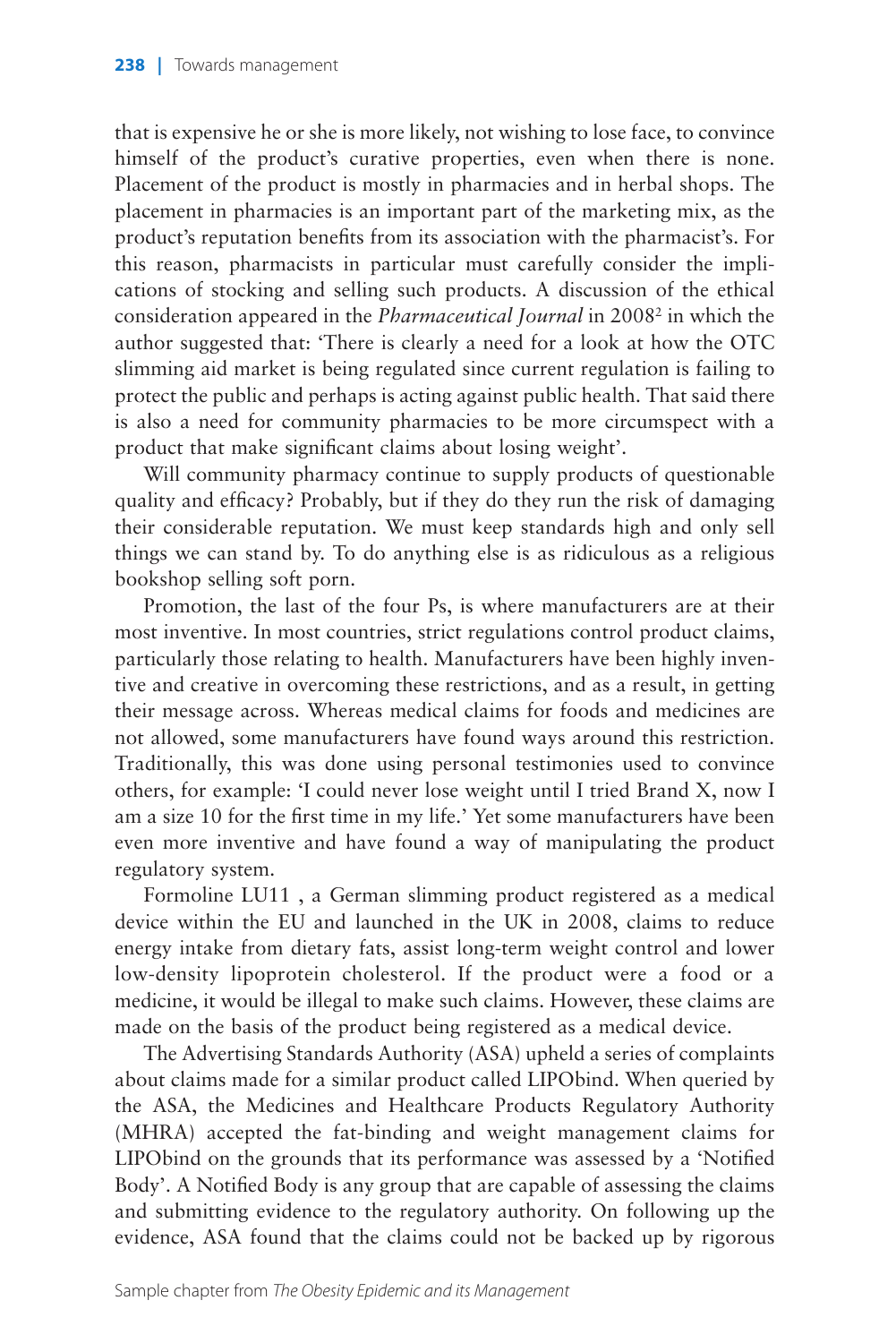scientific trails in people. These products contain chitosan or chitosan-like polymers.

# **OTC diet-aid products**

There exist on the market a huge and complex variety of OTC weight control products. The ingredients of these products are thought to act by either one or all of the following mechanisms:

- increase satiety
- decrease in absorption
- increase fat oxidation, increase metabolic rate, or reduce lipogenesis.

Examples of some of these ingredients include L-carnitine and acetyl-L-carnitine, chitosan, chromium, fibre, hydroxycitric acid (HCA), seaweed, green tea, conjugated linoleic acid and lecithin.

With the exception of Alli, which is available OTC in the US and Europe, and for which there is good evidence of safety and efficacy, there is little evidence that other OTC slimming aids work. What follows is an assessment of the current published evidence for the efficacy and safety of the ingredients of popular OTC slimming products. This assessment is based on four detailed review articles.<sup>3-6</sup>

# **Ephedra sinica**

Historically, sympathomimetic amines have been used as over-the-counter diet aids, including phenylpropanolamine, *ma huang* (ephedra) and ephedrine. A systematic review of five double-blinded trials concluded that the combination of ephedrine and caffeine is effective in reducing body weight. The most rigorous review<sup>7</sup>, which assessed human studies for longer than 8 weeks, concluded that *E. sinica* and ephedrine promote a modest short-term weight loss of approximately 0.9 kg per month greater than placebo.

It is effective but this efficacy has been associated with a threefold increase in side-effects including psychiatric events, gastrointestinal events and heart palpitations. Indeed, these products became notorious for causing dose-related increases in blood pressure, which may not be problematic in healthy patients but can be hazardous in others. When the use of phenylpropanolamine was correlated with hypertension and stroke, the FDA banned it from the US market in 2000. Likewise, *ma huang* and ephedrinecontaining supplements have been removed from the US market.

There currently exist few OTC products with the potential to improve thermogenic properties yet where this is suggested in product promotional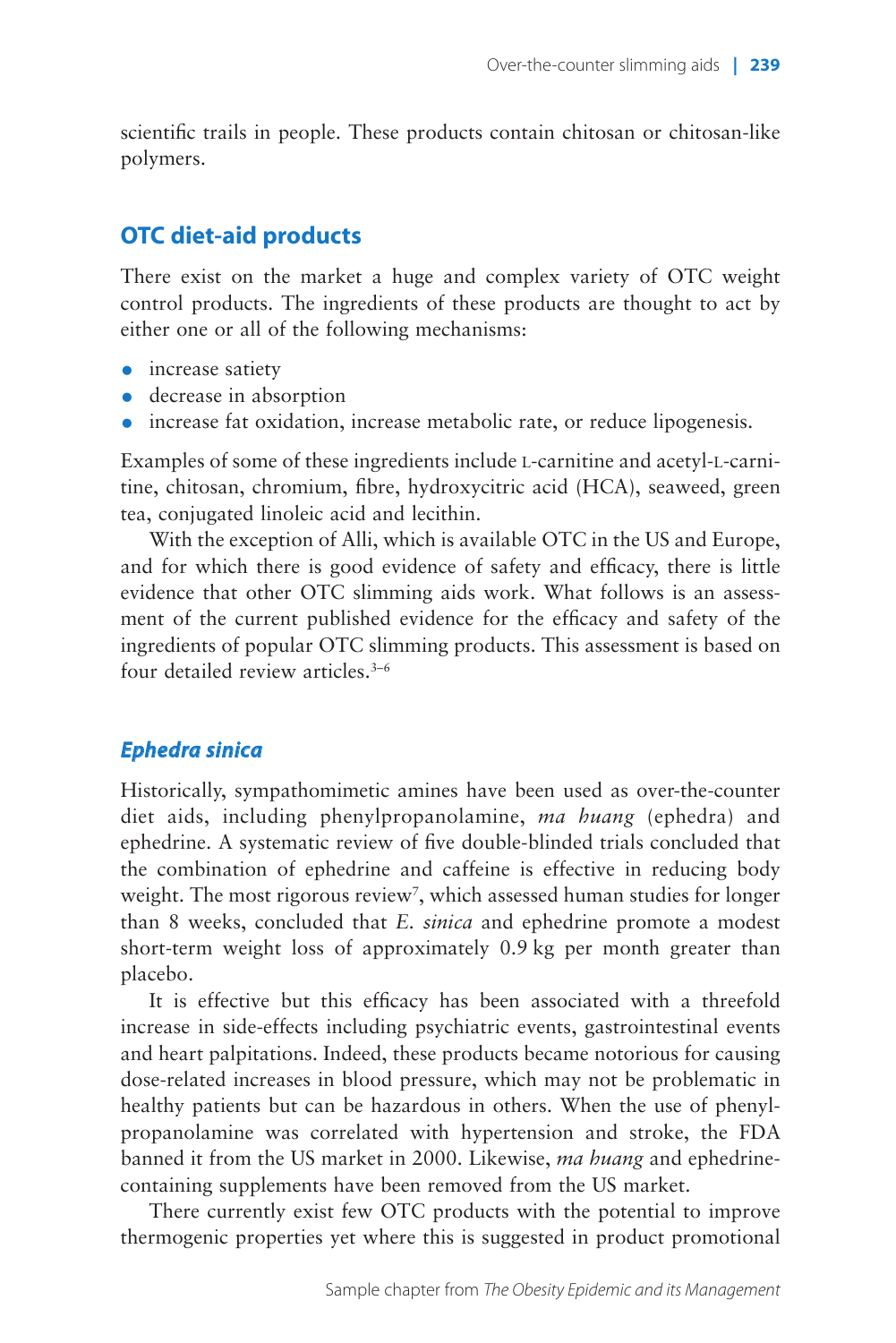material, overweight patients often are willing to give these new products a try, even in the absence of properly conducted clinical trials.

# **Chitosan**

Products that contain chitosan include:

- Fat Magnets
- LipoBind capsules (chitosan-like polymer)
- Liposorb capsules
- Strobby tablets
- Fat Binder
- Bonsal

Chitosan, is a cationic polysaccharide, and is a derivative of a chitin found in shells of invertebrates, such as crabs and shrimp. It has a highly adsorptive surface and for this reason is widely promoted as a 'fat blocker.' Animal studies have shown that chitosan can reduce body weight and a small number of studies in humans have shown a similar effect but many suffer from poor methodology and therefore provide a poor evidence base for chitosan-based products.

A meta-analysis has identified five studies evaluating the effectiveness of chitosan in obesity management.<sup>8</sup> Mean weight loss with chitosan was 3.3 kg, greater than placebo but major methodological flaws in the studies were identified which greatly limits the conclusion. A well-performed double-blind trial found no significant differences in BMI in 30 overweight individuals receiving chitosan and placebo, yet this has not been repeated in other studies and there is evidence to suggest that the proposed mechanism by which chitosan effects weight loss – fat retention in the gut and expulsion in faeces – does not work. In one study, 7 healthy males consumed >120 g fat per day for 12 days and took chitosan prior to meals and snacks on days 6–9 (15 capsules or 5.25 g chitosan per day). Faecal samples were collected on days 2–12 and were analysed for fat content. Fat content of the faeces did not change from the chitosan-free period, and the authors concluded that the chitosan did not block fat absorption.<sup>9</sup>

In another study, 250 patients were randomised in a 24-week, doubleblind, placebo-controlled trial to receive 3 g chitosan per day or placebo. Chitosan treatment did not result in a clinically significant loss of body weight or a significant difference in adverse events.<sup>9</sup>

Other scientific studies confirm these findings<sup>5</sup> and therefore the evidence available in the literature indicates that there is considerable doubt that chitosan is effective for reducing body weight in humans. Adverse events most frequently included gastrointestinal symptoms such as constipation and flatulence.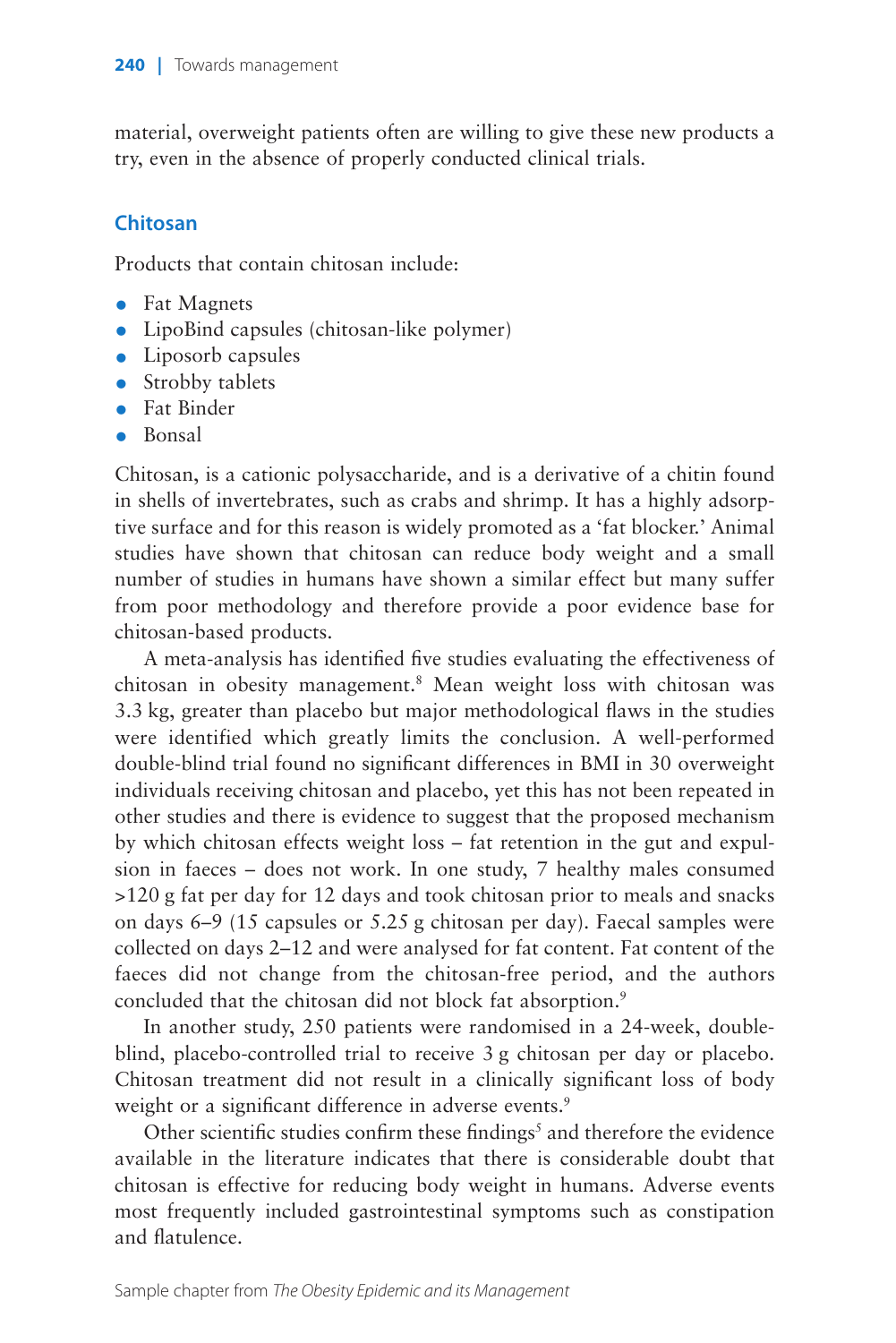#### **Hoodia gordanii**

Trim Easy is claimed to work as an appetite suppressant. Manufacturers of products containing hoodia claim it to be the first truly effective weight management product. Hoodia is derived from the cactus *Hoodia gordanii*, which grows in the Kalahari Desert. Manufacturers claim that, for thousands of years, the bushmen of South Africa have used hoodia to stave off hunger during hunting trips that might last weeks. Featured in a BBC television programme, *60 Minutes*, in 2004 the BBC endorsed the manufacturers' claims and the fact that the plant extract was without side-effects. An active ingredient, P57, was isolated by the company Phytopharm who claim to have undertaken double-blind, placebo-controlled clinical studies in overweight, but otherwise healthy volunteers using the extract.<sup>10</sup>

The participants were split into two groups, one group received the P57 and the other received a placebo. Both groups were told to continue their normal diet and exercise. The results, unpublished in a peer-reviewed scientific journal, suggested that the P57 group had a significant reduction in body fat associated with a reduction in daily energy intake compared with placebo but with no side-effects. Indeed Phytopharm claimed that the P57 group ate about 1000 fewer kilocalories per day, speculating that hoodia, or more specifically P57 extract, imitates the effect of glucose on brain neurones. There is little to support this claim or indeed objective evidence of efficacy but Phytopharm made a serious attempt to isolate and endorse a product that, if it proves to work, would have a huge commercial value and might even make a considerable contribution to public health.

Phytopharm theorised that following a meal, blood sugar levels rise and trigger a satiety centre in the brain that stops eating. P57 is claimed to mimic an endogenous satiety neuroligand. Hoodia products, in common with most OTC weight control products, are licensed as food supplements and therefore product quality does not require the rigour required for a licensed medicine. Phytopharm used this as a key marketing ploy, suggesting inferiority of their competitor's product. Development of P57 stalled, and the product has since been passed between pharmaceutical giants, without seeing the light of day. However, it is still described as a 'pipeline product', and may yet prove to be a genuine weight loss agent in the future.

#### **Chromium picolinate**

Products that contain chromium include:

- Fat Blaster
- LipoBind.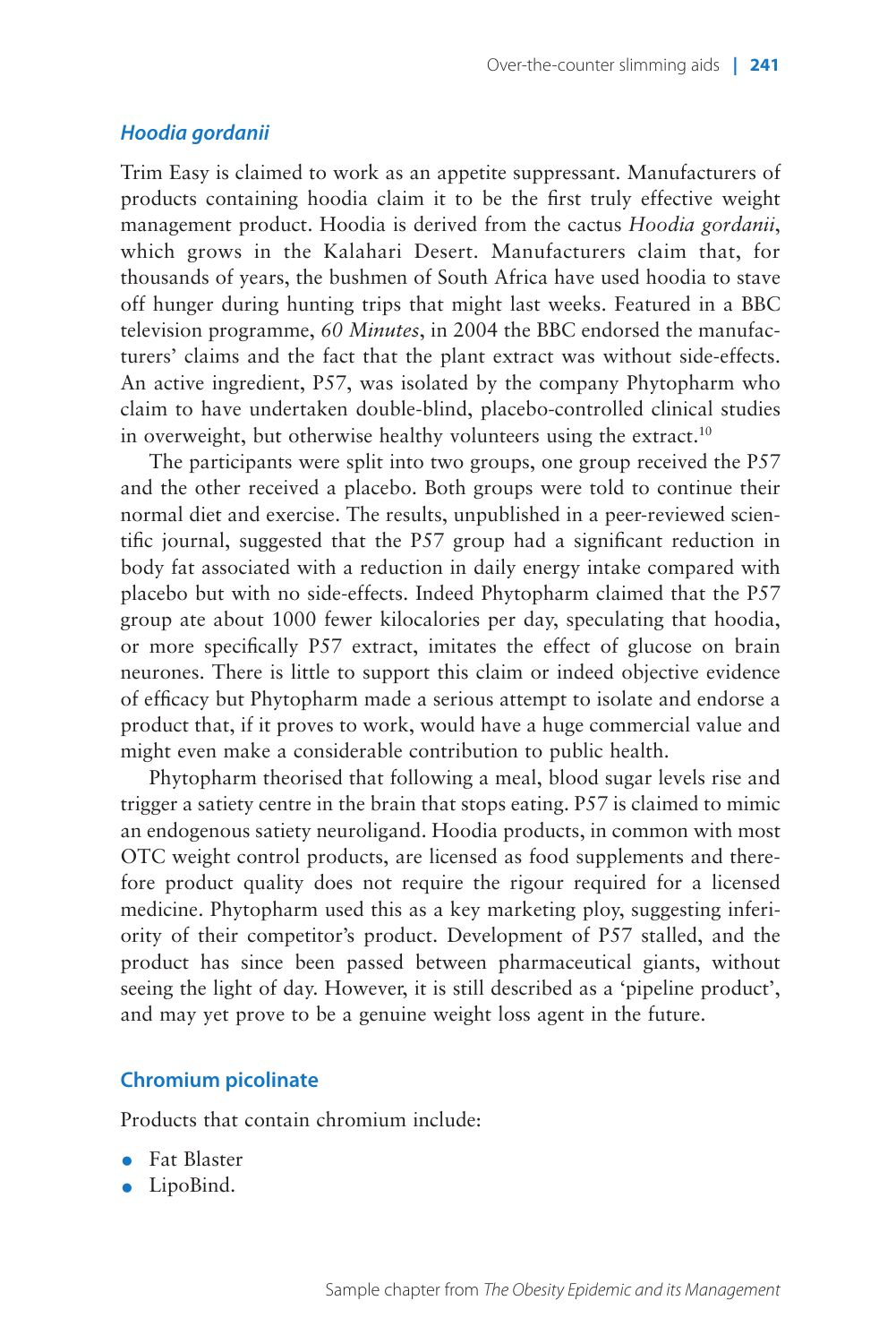Chromium is an essential trace element involved in carbohydrate and fat metabolism. Since chromium can enhance insulin sensitivity, decrease circulating insulin levels and improve glucose tolerance, it has been theorised that it could increase satiety, improve body composition (ratio of lean to fat tissue), increase basal metabolic rate and reduce body weight. There currently is no evidence base to support this, with most studies being poor and few reporting efficacy.

Chromium picolinate is an organic compound, which is the main presentation for chromium in OTC slimming products. A meta-analysis of 10 double-blinded RCTs suggested a relatively small reduction of 1.1–1.2 kg compared with placebo in interventions that lasted 6–14 weeks and that this weight loss was not significantly meaningful.

Oral chromium is relatively non-toxic but there are reports of excessive doses of chromium being associated with renal impairment and rhabomyolysis (muscle wasting due to muscle cell death).

#### **L-Carnitine and acetyl-L-carnitine**

L-Carnitine is a cofactor in cellular fat oxidation, which is diminished in obesity because of a reduction in L-carnitine enzyme-related activity. For this theoretical reason, L-carnitine is promoted as a 'fat-burner', despite little if any evidence to support its efficacy in obese or overweight humans. In a study on rodents, it was found that compared with placebo, a diet supplemented with L-carnitine was no better at inducing weight loss compared with an energy-restricted diet. A study looking at basketball players, a group that was lean before the study began, showed a reduction in body fat associated with L-carnitine use but not in overall body mass.11 Overall there is little evidence to support the clinical efficacy of this product, as no properly controlled clinical trials have demonstrated its effectiveness in weight loss.

Acetyl-L-carnitine is metabolically similar to L-carnitine and *in vitro* is capable of restoring mitochondrial energy production, and thus is claimed by some to increase energy expenditure. Although some small studies in rodents have shown weight loss associated with acetyl-L-carnitine supplementation, there has been no scientific evidence for weight loss in humans.<sup>4</sup>

#### **Green tea**

Green tea has been promoted as a weight-loss supplement for over 20 years and in recent times there has been renewed interest in its use. Green tea contains catechin polyphenols, which have been shown to inhibit COMT, the enzyme responsible for the degradation of noradrenaline. Since noradrenaline has an important role in the control of thermogenesis, basal metabolic rate and fat metabolism, it has been theorised that consumption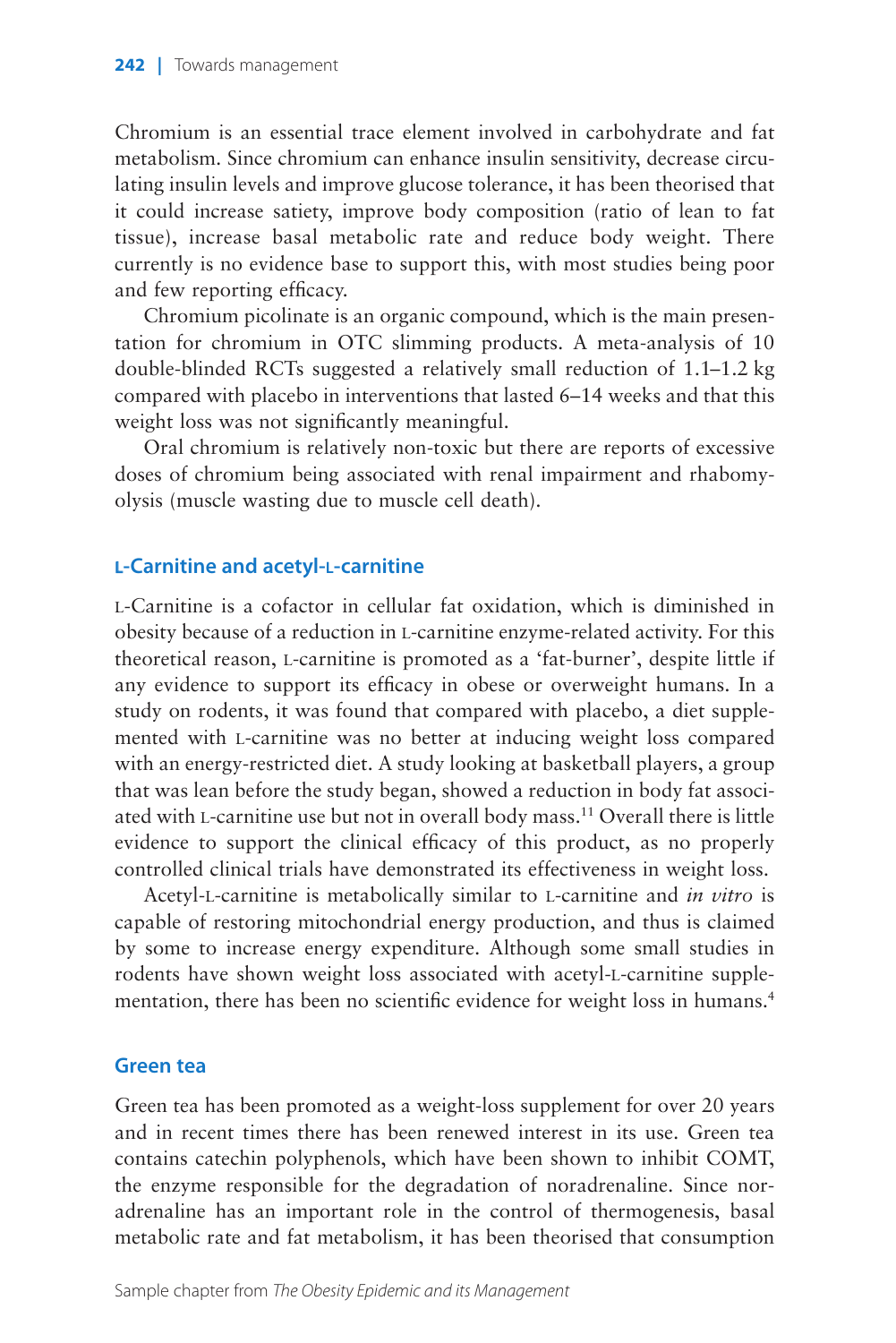of green tea might contribute to weight loss. Work in rats has demonstrated weight loss but this is restored once supplementation is stopped. Tea catechin has been shown to cause appetite loss, which might be the route by which the weight loss is effected.

A small study in humans ( $n = 10$ ) has shown that green tea increased 24hour energy expenditure.<sup>12</sup> Interestingly, in this study that compared green tea, caffeine and placebo, caffeine was shown to have no effect on energy expenditure. However, a larger study over a longer period of time looked at the weight gain in a group who had lost 7.5% of body weight through dieting. Green tea was no better than placebo in halting the regain of weight and there was no noted increase in metabolism in the green-tea group. Green tea is relatively safe given the number of people who routinely use it as a daily beverage, and no side-effects were reported in these studies.

### **Conjugated linoleic acid**

Studies in rodents have demonstrated a reduction in body fat and body weight after treatment with conjugated linoleic acid (CLA) supplements. For this reason CLA supplements have been promoted OTC as a weight-loss aid. However, there is little evidence that CLA supplements reduce body weight or body fat in humans. More worryingly, studies in rodents have shown that CLA supplementation is associated with liver hypertrophy and insulin resistance and this must be of concern to anyone wishing to use them. However no human trials to date have demonstrated such adverse events, even in higher than normal doses.<sup>4</sup>

CLA is thought to achieve its weight loss effect in rodents by a number of routes: increased energy expenditure, reduced fat cell size, increasing apoptosis of fat cells and the inhibition of lipogenesis in the liver or increasing fat oxidation. For this reason and since CLA is a complex mixture of linoleic acids bonded at different locations, it might be that not all CLA supplement are equivalent. One clinical trial, which suggested that there was little evidence of efficacy, concentrated only on studies that incorporated *trans*-10 and *cis*-12 isomers. About 90% of CLA from food intake is in the form of *cis*-9 and *trans*-11 isomers. A lack of standardisation of CLA isomers in studies may explain the often contradictory evidence from scientific studies.

#### **Hydroxycitric acid**

Products that contain hydroxycitric acid include:

- Fat Blaster
- Healthtrim tablets.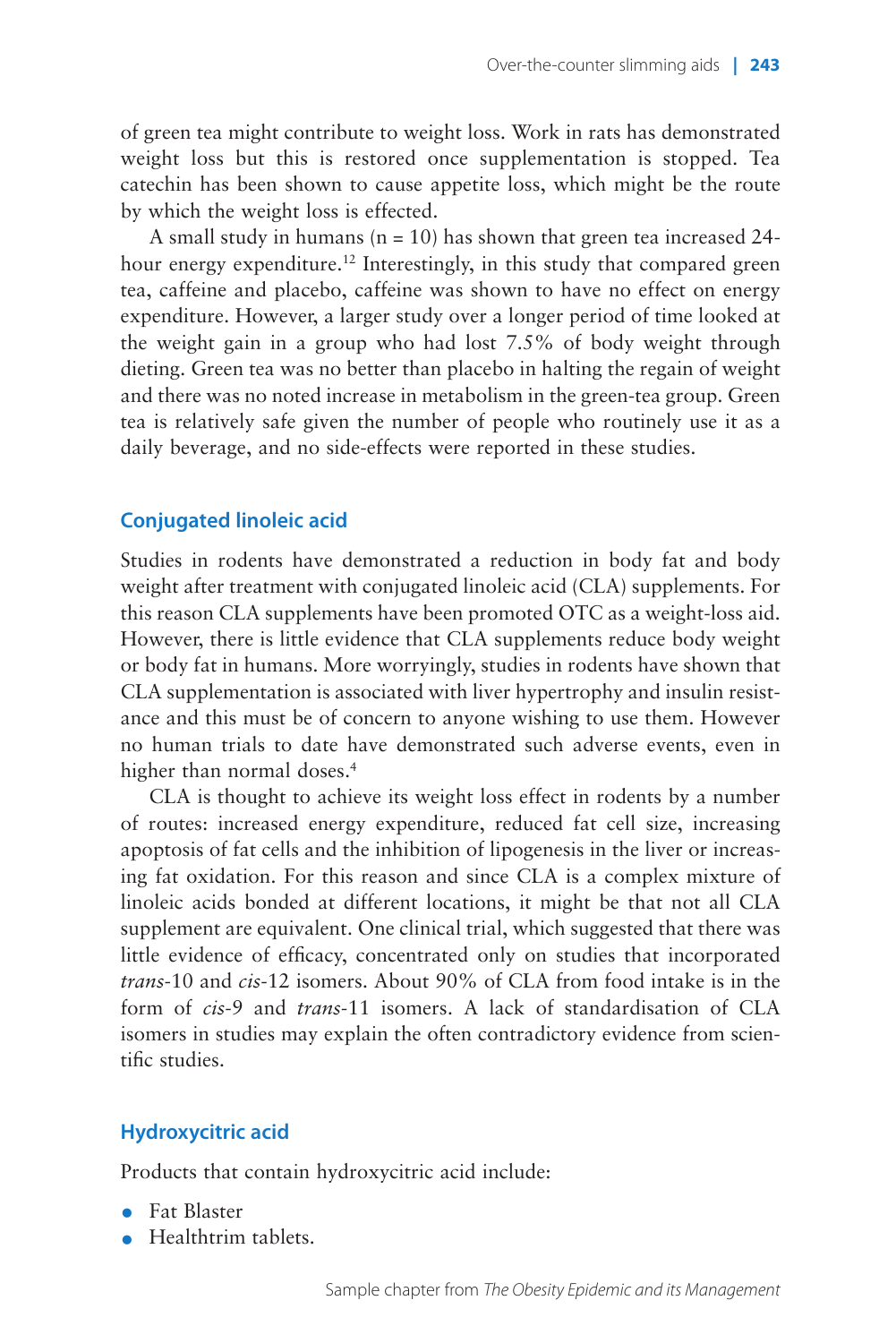Hydroxycitric acid is obtained from extracts of *Garcinia cambogia* and has been shown to inhibit the citrate cleavage enzyme, suppress *de-novo* fatty acid synthesis and food intake. In this way it is theorised it decreases body weight gain.

Although a number of studies in humans support the efficacy of HCA in weight loss, all studies suffer from significant methodological deficiencies that bring the relevance of the findings into question. For example, in some studies HCA was administered in combination with chromium or chitosan or used with a low-fat diet, making an assessment of the effect of HCA difficult. In one study two groups were assessed, one on a low-energy diet and the other on the same low-energy diet with HCA supplementation. Both groups were followed over 12 weeks and, although both groups lost significant amounts of weight, there was no difference between them.<sup>13</sup>

In one double-blind, randomised, controlled trial, which tested the benefits of 3 g *G. cambogia* extract in patients with an average BMI of  $32 \text{ kg/m}^2$ , results suggested the absence of a significantly greater weight loss in the treatment group than in the placebo group<sup> $6$ </sup> yet other studies show conflicting results. Overall the evidence is not compelling and adverse events have been reported and include headache, upper respiratory tract symptoms and gastrointestinal symptoms, particularly stomach pain.

# **Non-starch polysaccharides (fibre)**

Products that contain fibre include:

- Fibre Slim
- Vitafibre
- Celluvac.

Based on the F-Plan Diet theme, some commercial companies identified an opportunity to market fibre-based products that increase satiety and so reduce energy intake. Where this has been shown to happen, for example, in the context of the F-Plan Diet, the amount of fibre needed to support and maintain weight loss is larger than the amount normally provided from fibre supplements. There exists no evidence that these supplements can induce significant weight loss in the long term.<sup>4</sup>

Certainly a high consumption of fibre supplements is associated with bloating, diarrhoea and nausea. Large quantities of bran may reduce absorption of vitamins and minerals – not a problem with water-soluble fibres (pectin and psyllium).

# **Herbal diuretics**

Products that contain herbal diuretics include: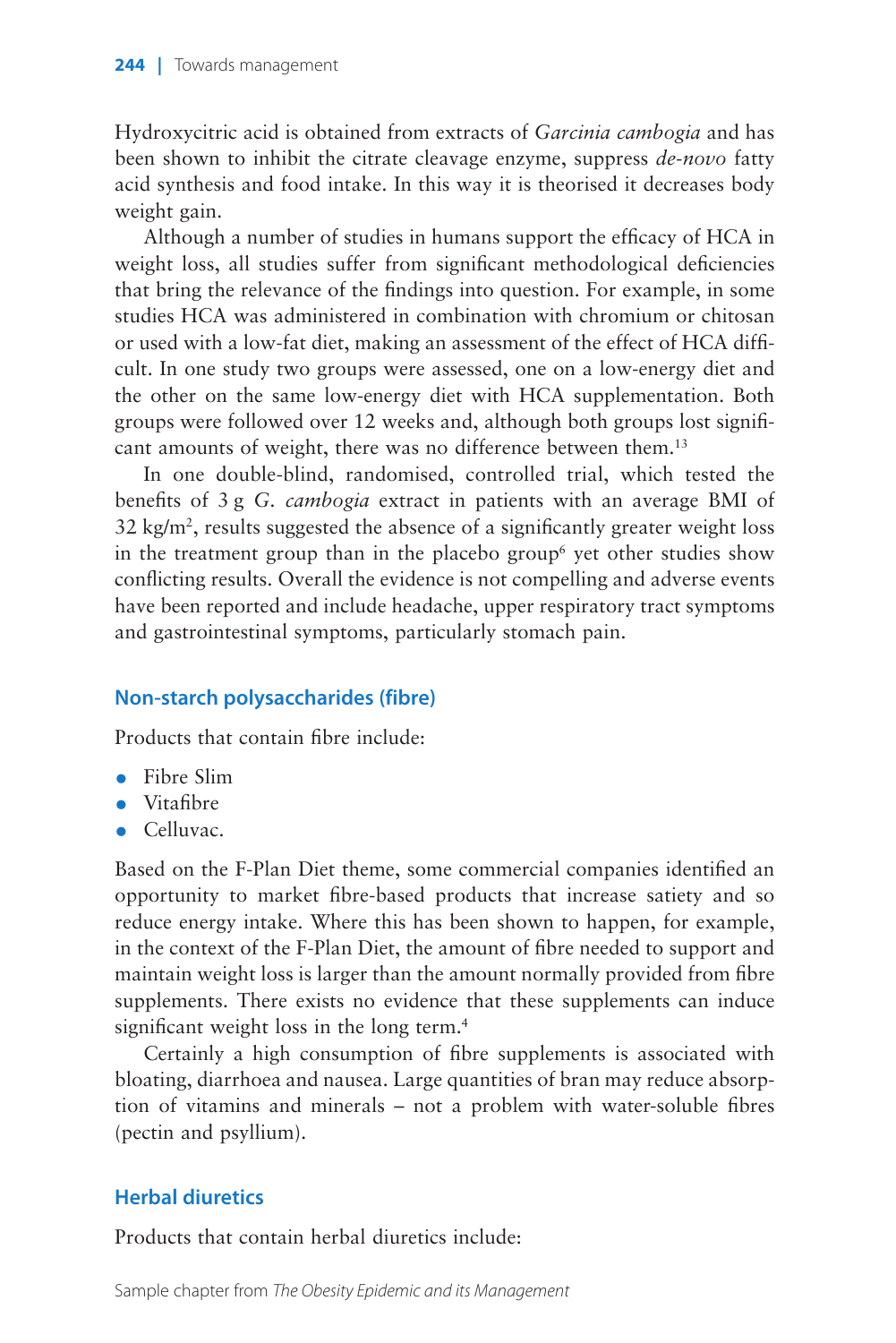- Adios (boldo and dandelion root)
- Waterban.

Diuretics, both herbal and pharmaceutical, have been widely used for weight loss. Sportsmen, such as Olympic wrestlers sometimes took them before a match, in order to make the correct weight for the bout. Although weight is temporarily reduced, due to the reduction in fluid load, there are no health benefits conferred by these products, except when correctly prescribed for separate conditions. Dandelion has long been known to have diuretic effect, and laxative properties; Culpeper referred to dandelion as 'piss-a-beds': 'It openeth the passages of the urine both in young and old; powerfully cleanseth imposthumes and inward ulcers in the urinary passages . . . And whoever is drawing towards a consumption, or an evil disposition of the whole body . . . shall find a wonderful help. It helpeth also to procure rest and sleep to bodies distempered by the heat of ague-fits, or otherwise.'

There seems to be no evidence of modern usage of these products, and the situation is unlikely to change, given the spurious and transient nature of any weight loss induced.

#### **Lecithin**

Products that contain lecithin include:

• Nature's Aid Trim-it.

Lecithin is a phospholipid found in egg yolks, liver, peanuts and soya beans. Lecithin is thought to prevent the deposition of fat in fat cells. A wellconducted Swedish study examining the effect of lecithin supplementation and its effect on weight did not find any significant benefits in weight loss.

### **Guarana and yerba mate**

Yerba mate (*Ilex paraguariensis*) is an evergreen tree that is native to South America. It is often combined in OTC weight-loss preparation with guarana (*Paullinia cupana*).

Both these plants are sources of stimulant chemical agents, caffeine and xanthine, respectively. There is some evidence that extracts from these plants that are very high in caffeine have been able to prolong gastric emptying time. However, there is little evidence that, as stimulants, they are effective in raising the body's basal metabolic rate to such a degree as to cause weight loss. There is, however, evidence that pseudoephedrine (a related chemical stimulant) is effective in doing this and there have been some cases where 'natural' slimming aids containing these plant extracts were adulterated with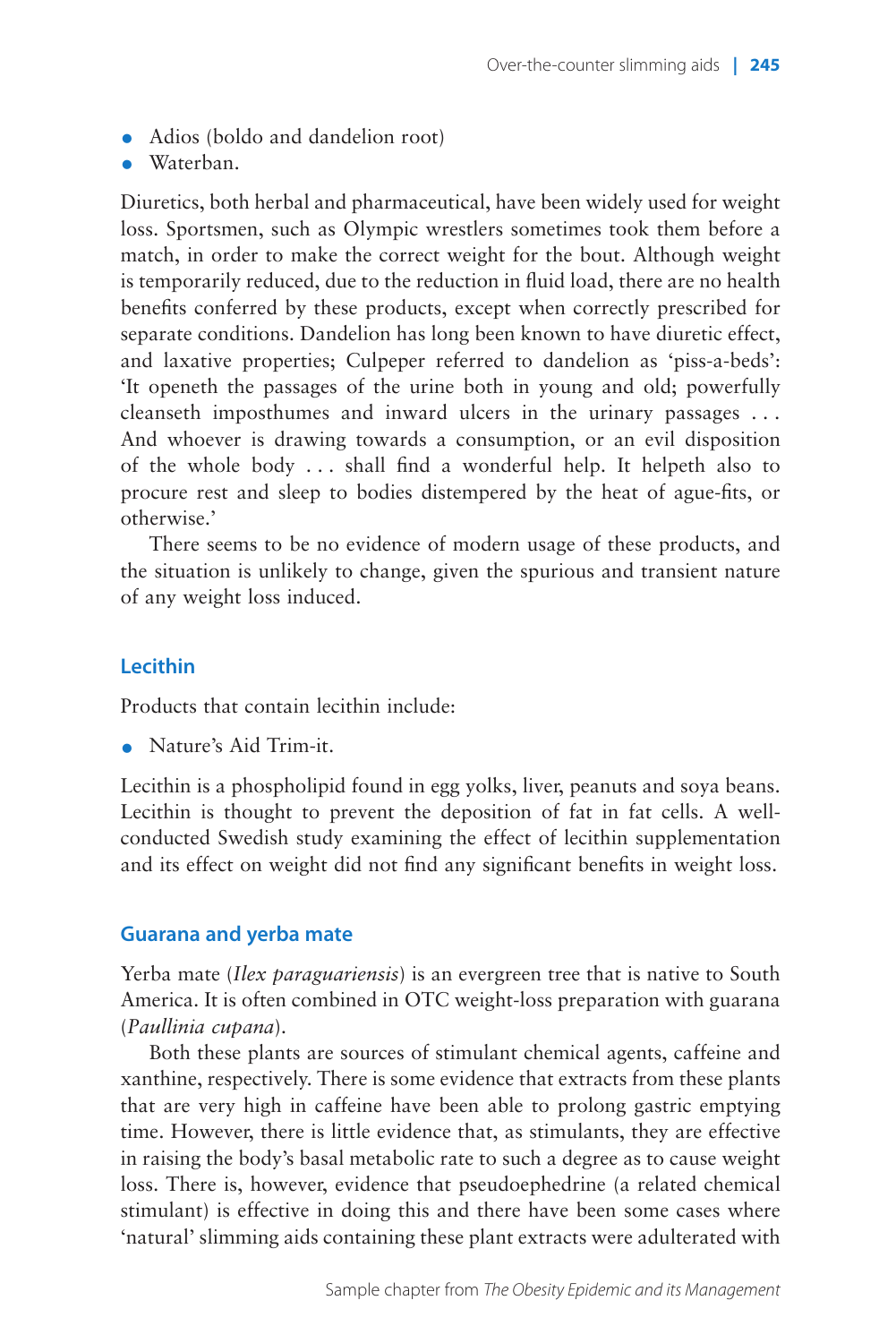pseudoephedrine and this has been associated with adverse events on the heart.3

# **5-Hydroxytryptophan**

Hydroxytrytophan (5-HTP) is a naturally occurring amino acid that is thought to have a mild psychoactive effect. It can cross the blood-brain barrier and in the brain is metabolised to 5-HT (serotonin), a brain neurotransmitter associated with depression when deficient. 5-HTP is normally sold as a food supplement in doses of 50–100 mg per tablet for oral use. There is some evidence of its efficacy in treating depression but not for its role in weight control. Serotonin, noradrenaline and dopamine are all neurotransmitters associated with both mood and appetite regulation. The modern generation of prescribable antidepressants – selective serotonin reuptake inhibitors (SSRIs) – act by increasing serotonin, and sometimes noradrenaline levels in the brain. The SSRI fluoxetine (Prozac) was noted to induce mild weight loss during the first 6 months of treatment, and sibutramine, a similar compound, was found to have no effect on mood, but to induce significant weight loss, and is now successfully marketed as a weightloss drug. These prescription products are clearly not available over the counter.

# **Plantago psyllium**

Psyllium is a water-soluble fibre derived from the husks of ripe seeds of *Plantago ovata*. One double-blind randomised, controlled trial, which included patients with type 2 diabetes and a mean BMI of 29 kg/m2, found no significant changes in body weight in either the treatment or the placebo group. There were no reports of side-effects.

### **Hydroxmethylbutyrate**

Hydroxmethylbutyrate is a metabolite of leucine that has been shown to have anti-catabolic action through inhibiting protein breakdown. Products containing HMB are primarily targeted at body builders who wish to change body composition and improve muscle mass. There is some evidence to support this outcome but the few trials that are published have methodological problems and therefore more studies are required.

### **Pyruvate**

Pyruvate is created in the body through glycolysis. Supplementation with pyruvate seems to enhance exercise performance and improve measures of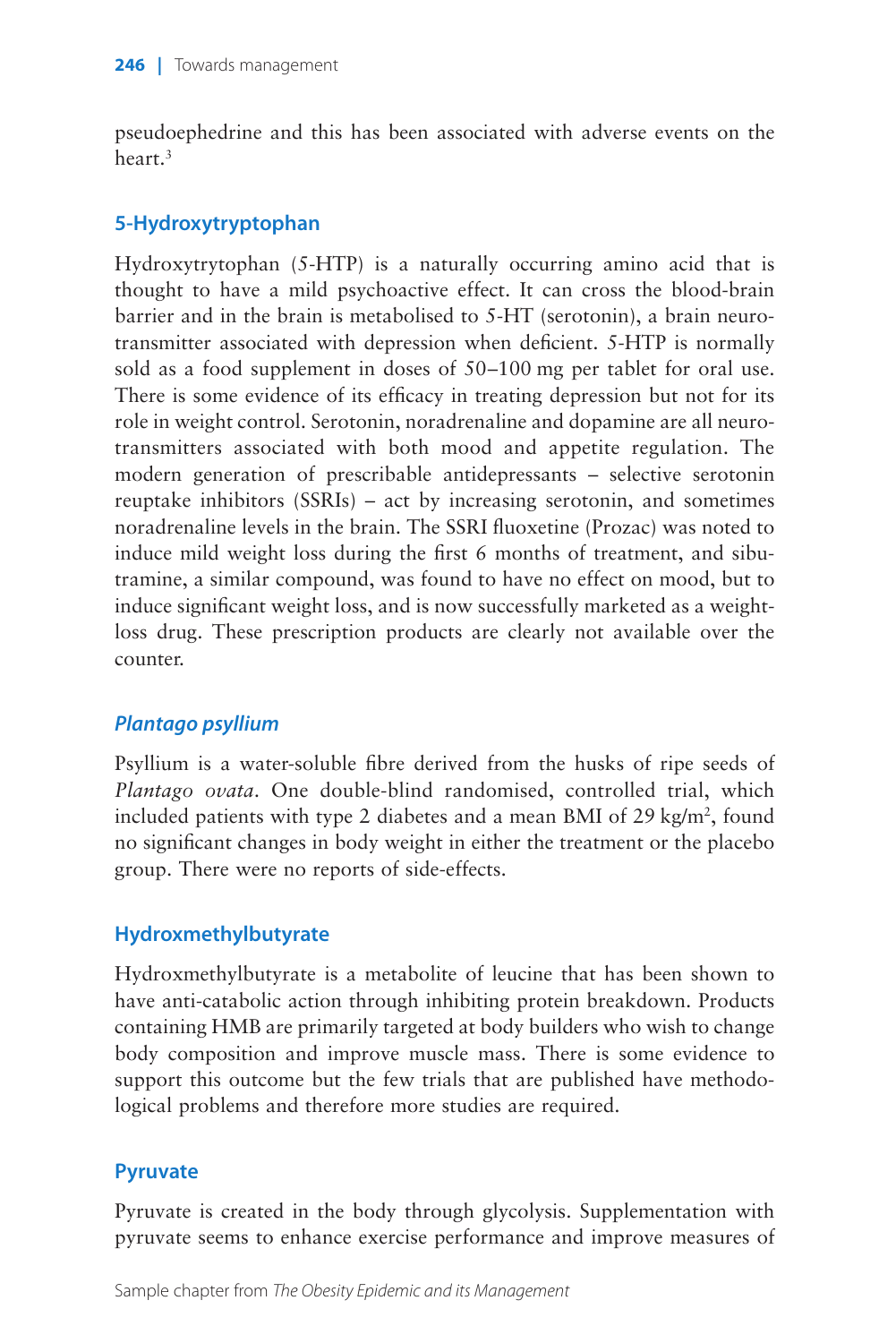body composition. There exist two randomised, controlled trials involving patients with a BMI of 25 kg/m2 or more but neither showed any greater effect on weight compared with placebo so the conclusion is that pyruvate is an aid to body composition changes but that weight loss is weak.

#### **Orlistat**

Orlistat (Alli) is the only FDA-approved over-the-counter medication currently approved for weight loss. It was launched in the US in 2007 and in many European countries following EMEA approval in April 2009. The drug selectively inhibits gastrointestinal and pancreatic lipase activity, resulting in a 25–33% reduction of dietary fat absorption.

Orlistat has been available by prescription in a dose of 120 mg (Xenical), where the evidence for its use is robust, and was switched to OTC firstly in the US where the FDA approved a 60-mg dose 3 times daily with meals or shortly after. A reduced-calorie diet, smaller meal portions, and a maximum of 15 g of fat per meal are recommended by the manufacturer. Side-effects are minimal, with most common adverse events being gastrointestinal, most often caused by more fat consumption than is recommended.

The pivotal studies from the original orlistat 120 mg licence were supportive for orlistat 60 mg, the OTC strength. These studies were doubleblind, double-dummy, randomised, parallel-group, placebo-controlled, multicentre studies and included a 60-mg arm as well as the 120-mg arm. The main objective of these studies was to determine the weight-loss effect of 60 mg orlistat, 120 mg orlistat, or placebo administered three times daily in combination with a mildly hypocaloric diet, during the first year of treatment.<sup>14</sup>

One study, a multicentre, double-blind, randomised, placebo-controlled, parallel-group study conducted in overweight patients with a BMI of  $25 \text{ kg/m}^2$  or more and under  $28 \text{ kg/m}^2$  assessed the efficacy of orlistat 60 mg three times daily plus diet compared with placebo plus diet on change in the body weight over 16 weeks in subjects with BMI of 25 kg/m<sup>2</sup> or more to under 28 kg/m2. 15

Orlistat 60 mg was shown to increase weight loss in overweight and obese subjects compared with placebo. The weight loss increases with increased baseline BMI measurements such that the obese subject benefited more than the overweight or normal weight subject.

Results demonstrate efficacy of the 60 mg strength in subjects with a BMI of 28 kg/m2 or more with 45% achieving a weight loss of over 5% of baseline body weight and 21% achieving a weight loss of over 10% of baseline body weight (compared with 29.3% and 11.5% respectively in the placebo group). This degree of weight loss is clinically significant with regard to the risk factors for diabetes and cardiovascular disease.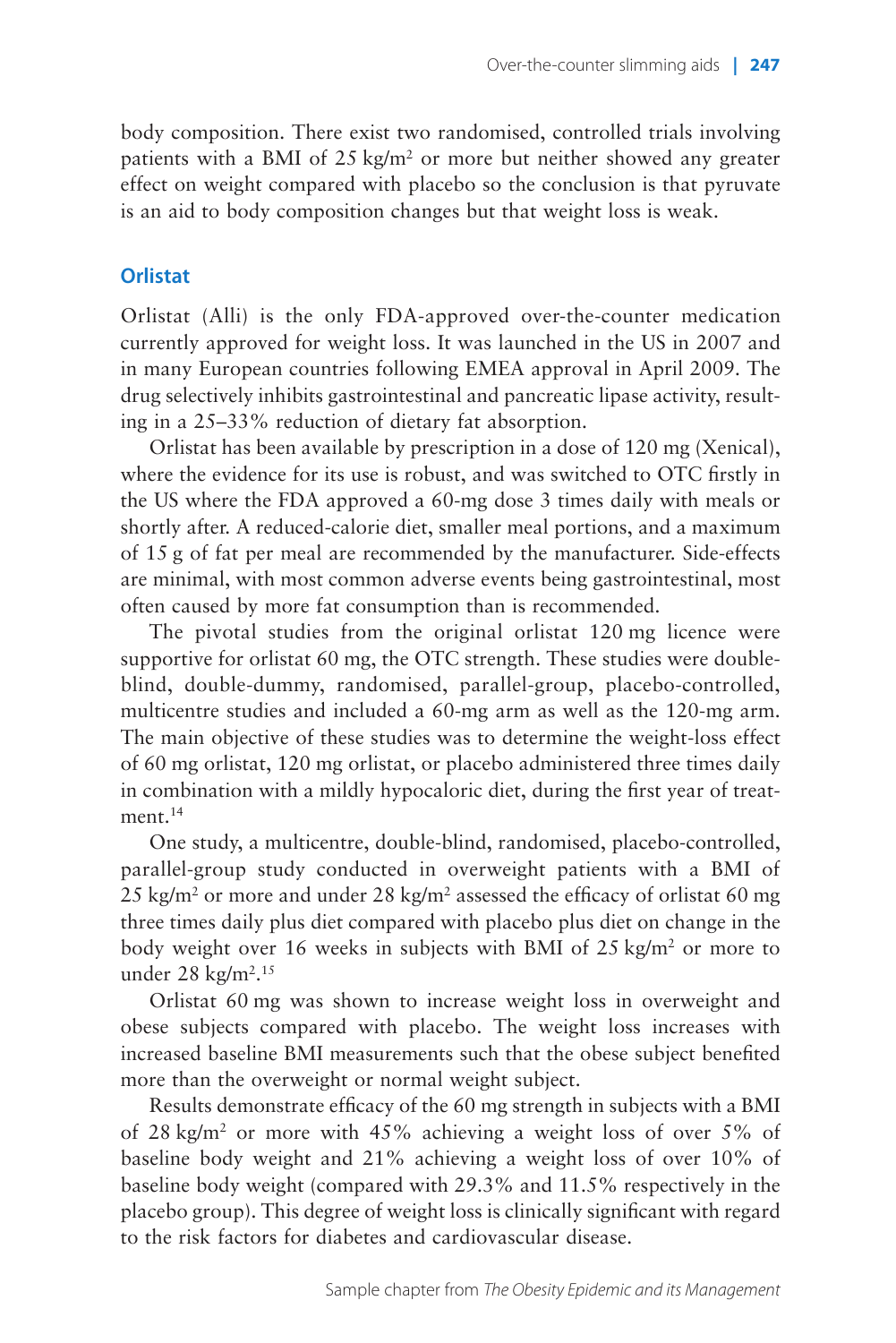There was less evidence of efficacy in subjects with a BMI of 25–28 kg/m<sup>2</sup> and the OTC licence indication will be for individuals with a BMI of  $28 \text{ kg/m}^2$  or more. In these subjects the actual weight loss was small (3–4.5 kg over 3–4 months) and only 1.15 kg more than the placebo group on average but appears to continue while the medication is taken and not to plateau after a short time.

In further studies, results for the 60 mg dose remained significant in all the sensitivity analyses at 6 months but the baseline carried forward analysis was not significant for the 60 mg dose at 12 months.

Whereas the effect size is modest and smaller than seen with the prescription-only approved dose of 120 mg, its clinical relevance could be associated with a significant public health gain.

#### **Withdrawal**

Two studies conducted with orlistat 120 mg demonstrated some weight gain following discontinuation of therapy. However these patients were allowed to take a eucaloric diet rather than being encouraged to continue a lowenergy diet. Importantly the results did not demonstrate a 'rebound' weight gain where the weight rose to above the baseline weight. The success of any attempt to lose weight is dependent upon the consumer's willingness to change lifestyle habits in the long term and orlistat is no different from other weight-loss aids in this respect. In fact because of its mode of action, orlistat encourages a change to less fatty foods that may help consumers to maintain a healthier lifestyle after stopping treatment.16

In the placebo-controlled studies, fewer subjects dropped out of the orlistat groups compared with the placebo groups and in a 'real-life' study, most subjects successfully maintained their diet while 32% increased the amount of exercise they took while taking orlistat.

The proposed indication for orlistat 60 mg does not include the use in children and adolescents under 18 years of age.

A pooled analysis of the data from the two pivotal studies of the original marketing authorization application demonstrated a similar efficacy of the 60 mg orlistat to that seen with 120 mg orlistat in patients with a BMI of  $28 \text{ kg/m}^2$  or more (figure 14.1).

Based on the pooled analysis, the adjusted mean change from baseline after 6 months of treatment was  $-2.09$  kg,  $-4.40$  kg and  $-5.18$  kg for placebo, 60 mg and 120 mg, respectively in the intent-to-treat population (ITT) population ( $p < 0.001$  for the comparisons with placebo). There was some further weight loss in all three groups over the next 6 months of treatment. Adjusted mean change from baseline after 12 months of treatment was  $-2.32$  kg,  $-4.78$  kg and  $-5.56$  kg for placebo, 60 mg and 120 mg, respectively, in the ITT population  $(p < 0.001$  for the comparisons with placebo). Based on the comparison of the adjusted mean change from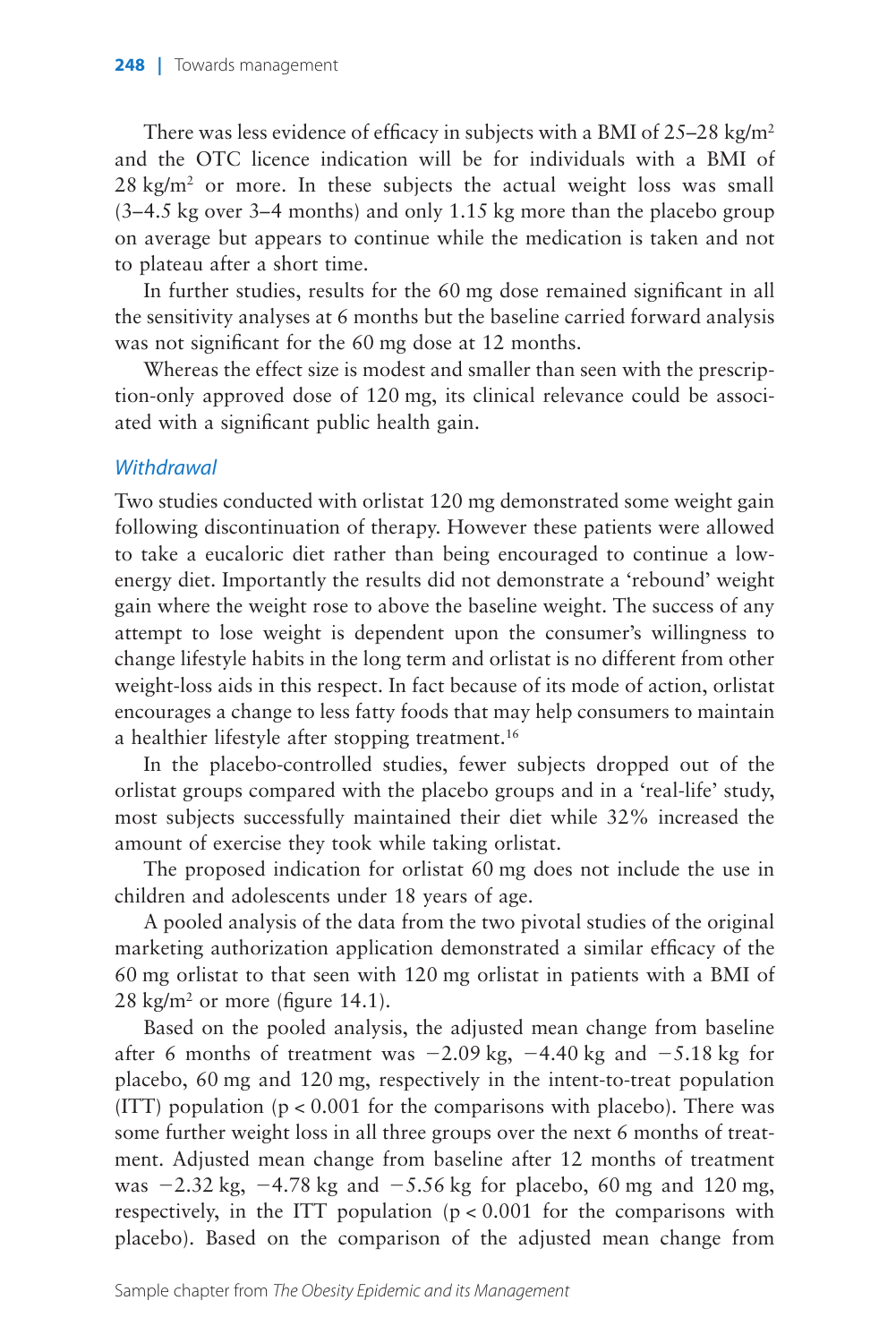

**Figure 14.1** Relative change from baseline weight.

baseline for the 60-mg dose, 92% of the efficacy at 12 months was achieved at the 6-month timepoint.

A study of 'actual use' of orlistat 60 mg demonstrated an 80% customer satisfaction rate, alongside a median weight loss of around 5% after 60 days or more of use. Other, randomised, placebo-controlled studies showed a weight reduction of 50% more than diet and physical activity alone. Evidence shows that the use of orlistat 60 mg improves patterns of food purchases, suggesting a long-term commitment to healthy eating.

In a follow-up study, an overwhelming majority of subjects (>90%), indicated that they were very successful or somewhat successful in maintaining their diet. These results remained consistent at every interview for the duration of the study.

At study completion, approximately 32% of subjects indicated that they exercised more than they did prior to study enrolment.

#### **Safety**

Orlistat 120 mg has been on the market since 1998 and therefore there has been extensive patient exposure and there are no safety concerns. A number of studies have been completed with orlistat 60-mg capsules in the US and these provide further safety data for the product.

When any drug is switched to OTC there are always concerns that individuals who chose to use the product might take a higher dose than recommended. In studies there was no evidence of overdosing on 60 mg orlistat.

Drug interactions with orlistat are rare yet there exists a theoretical interaction between warfarin and orlistat based on orlistat's potential to reduce absorption of the fat-soluble vitamin K in the gut. One case of warfarin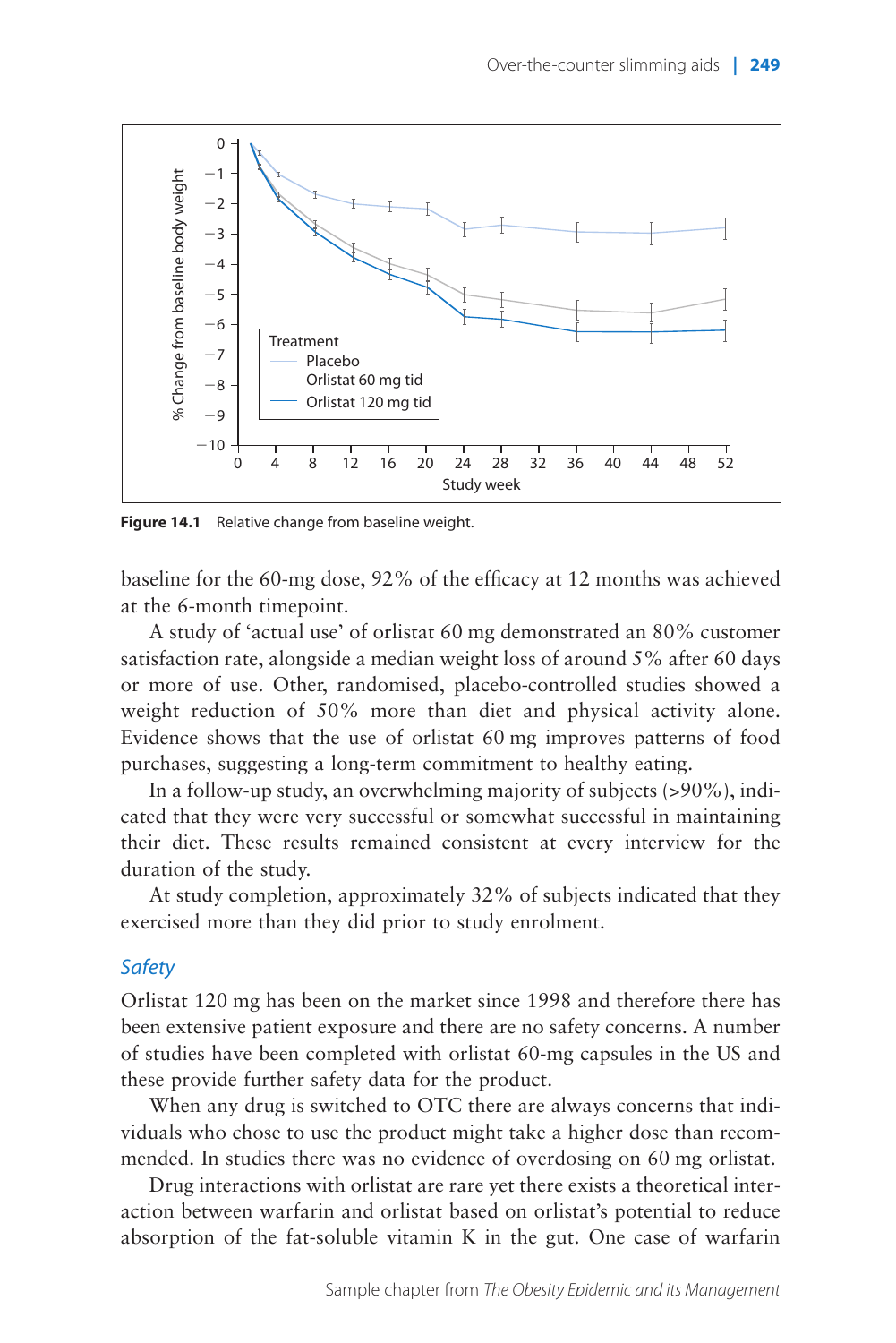levels rising in a patient concomitantly taking orlistat has been reported in the US yet orlistat has been used widely across the world for a number of years and has been used in patients who are concomitantly using warfarin, yet post-marketing surveillance does not indicate a potential problem. Similarly, agents for other weight-related conditions, especially type 2 diabetes, may need adjusting as weight is lost, and it is important to liaise with general practice.

## Pharmacist's role

In Europe orlistat will be restricted to pharmacy supply and therefore the pharmacist and pharmacy support staff will play a key role in the successful use of the product in managing obesity. Some pharmacists have derisively referred to orlistat as 'gastric Antabuse' or 'fried food punishment'. While this graphically describes the effect of orlistat, pharmacists can provide a more balanced explanation of orlistat for prospective users. Orlistat was never meant to be a weight-loss miracle – it is an aid to weight loss in patients who are already committed to becoming thinner. Such a patient will demonstrate that commitment, by voluntarily following a low-fat diet and exercising more, even prior to beginning therapy with orlistat.

Patients taking orlistat must commit to daily intake of a multivitamin containing beta-carotene and vitamins A, D, E, and K. As orlistat affects their absorption, failure to ingest them could lead to vitamin deficiencies, each with its well-known group of adverse effects.

# **Conclusion**

There exists a huge market for a range of OTC slimming aids sold in the US and in Europe, mainly through pharmacies and health stores. With the exception of OTC orlistat, there exists very little evidence of efficacy for most of these products, and where efficacy does exist, there is the potential for adverse effects.

# **References**

- 1. Krska J. OTC Slimming Aids. *Pharm J* 2008; 281: 181.
- 2. Maguire T. We are what we sell. *Pharm J* 2008; 281: 95.
- 3. Boon G, Lockwood B. *Pharm J* 2006; 276: 15–17.
- 4. Mason P. *Pharm J* 2002; 271: 103.
- 5. Pittler M, Ernst E. Dietary supplements for body weight reduction: a systematic review. *Am J Clin Nutr* 2004; 79: 529–536.
- 6. Hulisz D, Lindberg K. The skinny on weight loss supplements: fact or fantasy? http://cme.medscape.com/viewprogram/12613 (accessed 10 Jul 2009).
- 7. Shekelle P *et al.* Efficacy and safety of ephedra and ephedrine for weight loss and athletic performance. *JAMA* 2003; 289: 1537–1545.